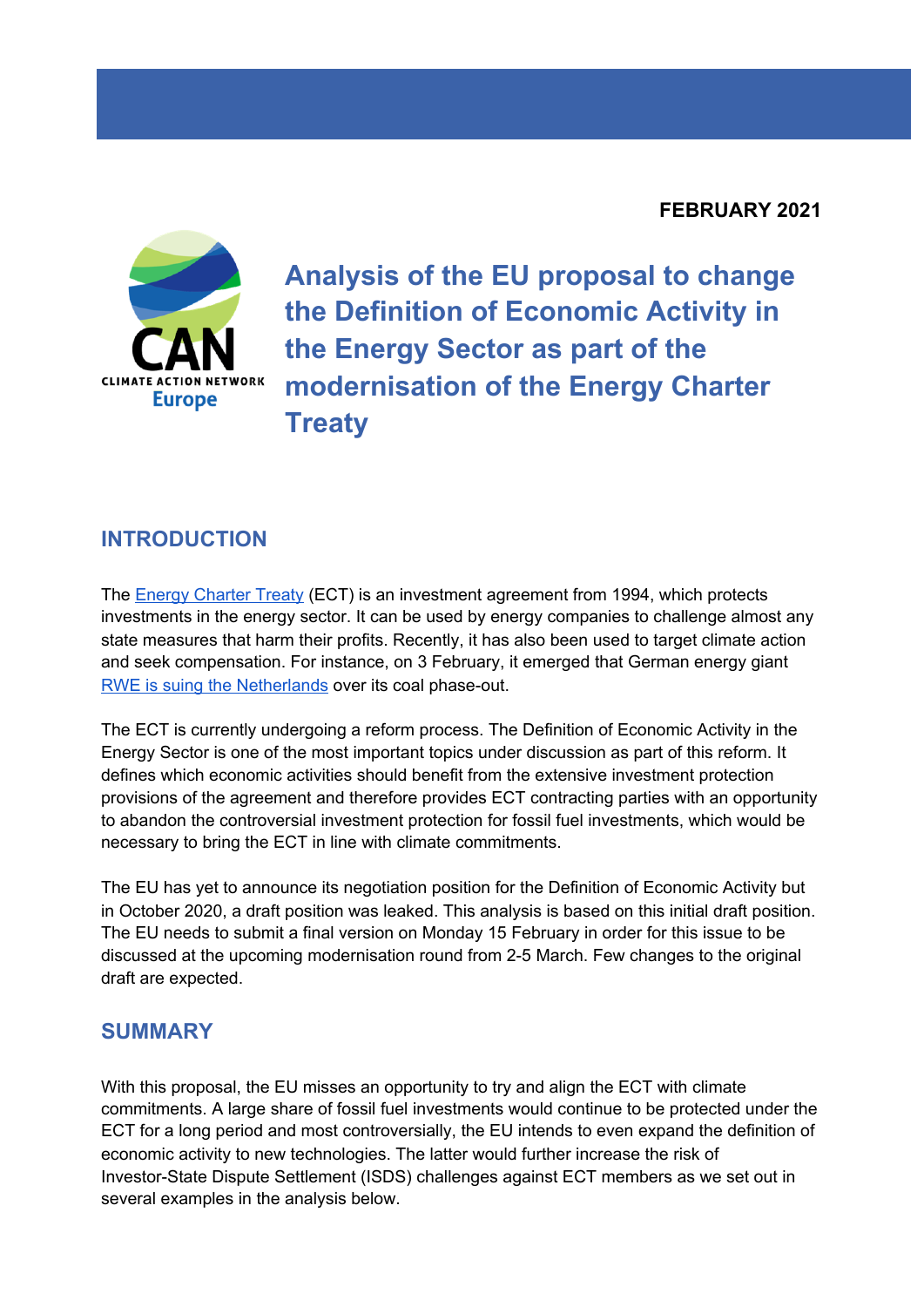Climate Action Network (CAN) Europe regrets a lack of ambition in the Commission's proposal for the following reasons:

- **1. Investment protection for future fossil investments should have been ended without the proposed exemptions for gas infrastructure.**
- **2. Investment protection for existing fossil investments should be ended immediately but at the latest 1-2 years after the amendment takes effect, whereas the Commission had proposed 10 years in the draft from October.**
- **3. The Definition should not expand investment protection to hydrogen, biomass, other technologies or the operation and maintenance of energy-related equipment.**

# **Investment protection for future investments**

*In short: The EU's position is to exclude future investments in fossil fuels from the definition. We welcome this suggestion. However, the proposal contains broad exemptions for certain gas power plants and pipelines, which should not have been granted.*

**Reasons:** Investment protection for gas is unnecessary and dangerous. CAN [Europe's](https://www.pac-scenarios.eu/) [Paris-compatible](https://www.pac-scenarios.eu/) Energy Scenario shows that gas is not needed as a bridge technology and must be gone from the EU's electricity mix by 2035 in order to limit temperature rise to 1.5°C.

Even if one believes that gas is required, this would only ever apply for a very limited time span. The ECT, however, would protect these gas investments for the lifetime that the investor could reasonably expect to run his gas plant or infrastructure. Investors would be due compensation not just for money they actually lost because of their assets becoming stranded, they could even claim compensation for future prospective losses. The gas exemption therefore creates a large financial risk for taxpayers without any need. According to an  $\overline{OECD}$  $\overline{OECD}$  $\overline{OECD}$  study, there is no conclusive evidence that the existence of an investment protection treaty leads to more investments.

**Some more notes on the exact formulation of the gas exemption:** The EU proposal foresees to continue investment protection until the end of 2030 for gas "power plants and infrastructure enabling the use of renewable and low-carbon gases, and emitting less than 550 g of CO2 of fossil fuel origin per kWh of electricity." 550g of CO2 per KWh is a very high threshold compared to those intended for the EU's taxonomy. In its [Technical](https://ec.europa.eu/info/sites/info/files/business_economy_euro/banking_and_finance/documents/200309-sustainable-finance-teg-final-report-taxonomy-annexes_en.pdf) Report from [March](https://ec.europa.eu/info/sites/info/files/business_economy_euro/banking_and_finance/documents/200309-sustainable-finance-teg-final-report-taxonomy-annexes_en.pdf) 2030, the EU Technical Expert Group on Sustainable Finance considers only "facilities operating at life cycle emissions lower than 100gCO2e/kWh, declining to 0gCO2e/kWh by

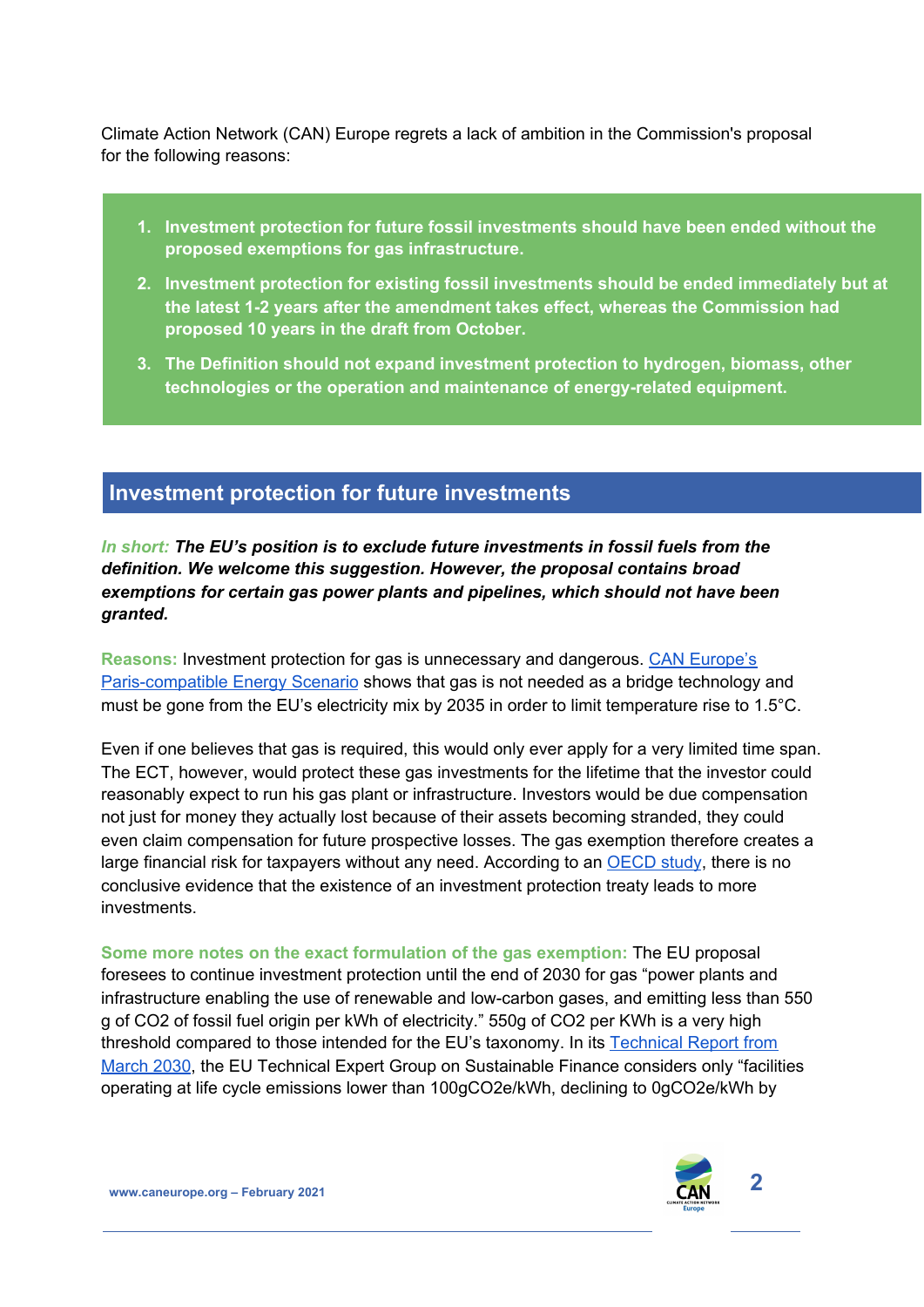2050" sustainable. A leaked draft [Delegated](https://www.politico.eu/wp-content/uploads/2020/10/Draft-Taxonomy-DA1.pdf) Act finds that gas power plants that emit more than 270gCO2e/KWh do significant harm to climate mitigation.

An emission threshold of 550g of CO2 per KWh could lead to ISDS claims from gas power plant investors in the future, if the EU or individual Member States were to introduce legislation requiring gas power plants to shut down or make additional investments if they were for instance above the "do no significant harm" threshold of 270g of CO2 per KWh. Investors could bring an ISDS claim arguing they could reasonably expect to run a less efficient power plant as long as it emits less than 550g of CO2 per KWh.

To summarise, **the gas exemption could become a major stumbling block for reaching the EU's climate targets.**

# **Protection for existing investments**

*In short: The EU wants to phase out investment protection for existing coal, gas and oil investments, which we welcome. However, the change would only take effect 10 years after the ECT is amended, which is much too late to avoid ISDS cases in particular of coal investors that could challenge governments legislating coal phase-outs.*

**Our position:** Investment protection for fossil fuels should be phased out once the amendment comes into effect. If at all, a transition period of no longer than 1 or 2 years instead of the proposed 10 years could be considered. Investment protection must end as soon as possible in order to allow states to fulfil their commitments under the Paris Agreement. Within the EU, coal must be phased out by 2030, gas by 2035 and oil by 2040 to have a chance to limit temperature rise to 1.5°C. The ECT even with this change would continue to hinder the phase-out of fossil fuels and create an unreasonable financial burden for taxpayers.

# **Expansion of the scope of investment protection to new technologies**

*In short: The EU proposes to grant investment protection to economic activities that are currently not covered under the ECT, including hydrogen and biomass. Any expansion of the scope of the treaty should be rejected both because this expansion is unnecessary to attract investments and because it would significantly increase the risk of investor claims under the ECT's outdated and dangerous ISDS system.*

#### **Reasons:**

● An expansion of the scope of the treaty is not needed to attract investments in renewable energy. There is no conclusive evidence that the existence of investment



**www.caneurope.org – February <sup>2021</sup> 3**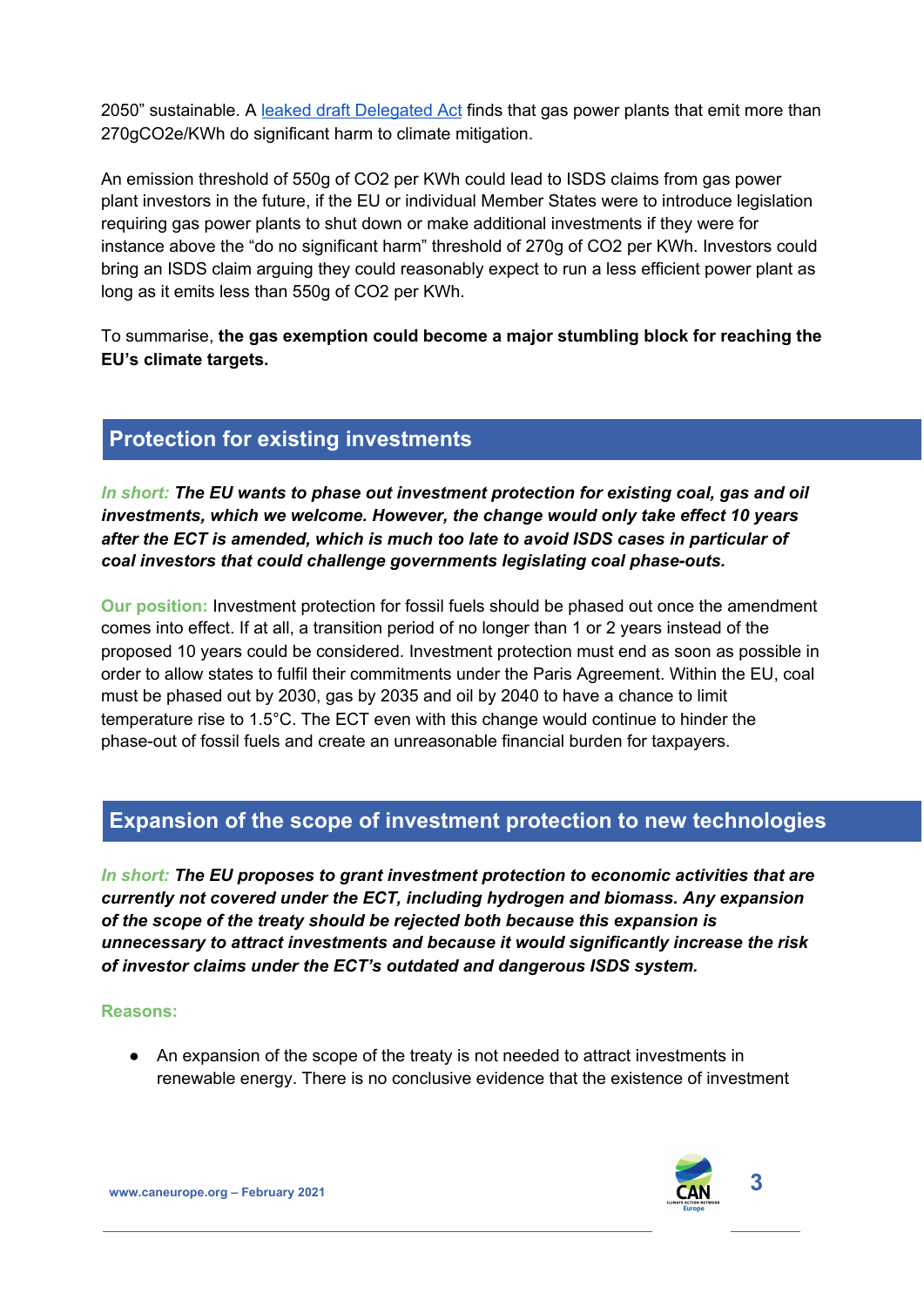treaty protection increases investment (see OECD [working](https://read.oecd-ilibrary.org/finance-and-investment/societal-benefits-and-costs-of-international-investment-agreements_e5f85c3d-en#page1) paper). Other factors are by far more important to increase the attractiveness of a location for renewable energy investors (see for instance BNEF Market [Outlook\)](http://global-climatescope.org/assets/data/reports/climatescope-2019-report-en.pdf).

- Any expansion would increase the risk of new ISDS cases. Given the many flaws of this old ISDS system – which are recognised by the European Commission and Member States themselves – it is inconsistent to consider expanding access to ISDS. Any reform of the ISDS provisions as part of the ECT modernisation are unlikely to happen despite the repeated attempts by the EU to put ISDS reform onto the agenda, which has been opposed by Japan from the beginning.
- Governments could be dissuaded from establishing support schemes to renewable energies if changes to these subsidies can be targeted with ECT-based claims. This is particularly true given the limited chances to reform the extensive privileges that the ECT grants to investors.

**Specific concerns in relation to the EU's position to extend investment protection to certain economic activities:**

## **Hydrogen:**

Hydrogen is not per se clean. Its environmental impact is determined by its production method. At the moment, about 95% of hydrogen is produced from fossil fuels - fossil gas and coal without carbon capture and storage. Renewable hydrogen has the best climate balance and is produced via electrolysis of water using renewable energy.

The EU's position does not distinguish between fossil and renewable hydrogen. This could lead to ISDS claims from investors in fossil fuel-derived hydrogen if future regulations would for instance make carbon capture and storage mandatory or set maximum emissions levels, so that some production facilities would have to cease operating.

Investment protection should therefore not be granted to hydrogen. Non-renewable hydrogen must be disqualified because of their doubtful environmental merits. But even investment protection for hydrogen produced with renewable electricity could become highly problematic.

The EU's Hydrogen Strategy foresees [investments](https://about.bnef.com/blog/liebreich-separating-hype-from-hydrogen-part-one-the-supply-side/) of between 320 billion and 458 billion euros until 2030 - to increase electrolyser capacity, additional capacities in renewable energy to feed the electrolysers and for hydrogen transport, distribution, storage and refueling stations.

Given the extensive investment protection standards of the ECT, a range of situations could occur, in which governments could be impaired in regulating the renewable hydrogen expansion or be taken to arbitration for seemingly unrelated measures. For instance, the

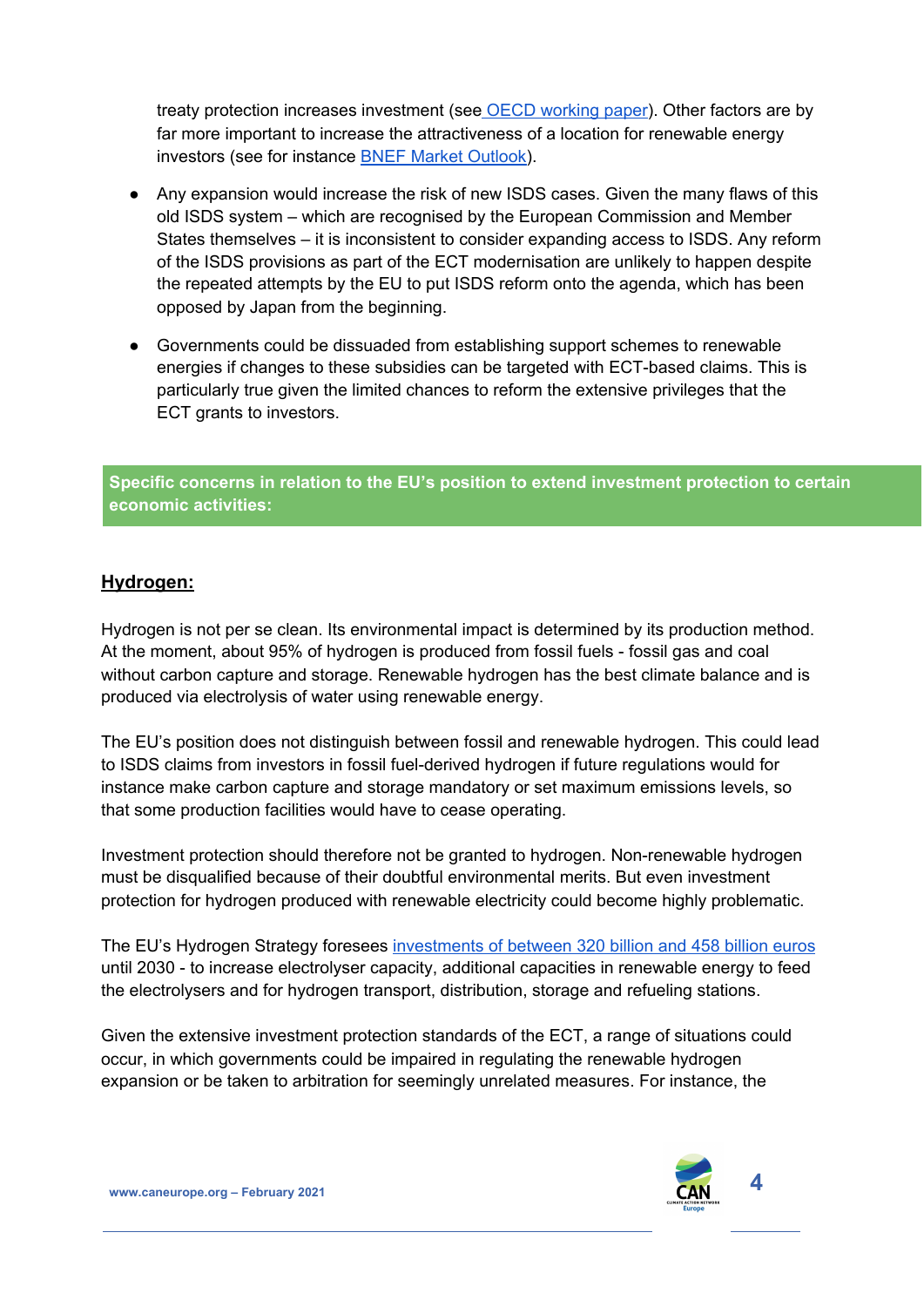profitability of hydrogen plants is largely determined by the cost of renewable energy, electrolysers and the cost of capital. Many state actions that would increase the price of either of these factors could be challenged in arbitration tribunals, who may find that the 'legitimate expectations' of an investor were violated and compensation could be awarded.

Other possible challenges from renewable hydrogen investors could concern changes in support schemes. Spain has been sued over 50 times by investors in solar energy after the country had made changes to its subsidy regime. This should give states reason to caution.

## **Biomass:**

Power plants that produce electricity by burning biomass, with timber being the main source, are considered 'renewable energy' in the EU, even though the technology's social and environmental impact can often be negative.

In particular, biomass is often linked to deforestation. Sustainable supply of timber is very limited and potentially insufficient to fulfill future demand if biomass is further encouraged as a way to meet renewable energy targets.

It is likely that states will want to raise social and environmental standards for biomass plants, for instance by introducing stronger emission standards to prevent a negative impact on local resident's health or by mandating that the feedstock needs to come from sustainable sources. The Commission has already committed to assess the sustainability of biomass use for energy (Biodiversity Strategy) and has included the option to review the sustainability criteria for forest biomass in the Inception Impact Assessment for the review of the Renewable Energy Directive. It may also be necessary to ensure emissions from biomass are adequately priced in through the EU's CO2 accounting framework or through taxation measures.

Such measures could be challenged under the ECT instead of local courts. For example, the German company RWE's permit to burn biomass in its two power plants in the Netherlands is currently being challenged in Dutch courts, based on the local environmental legislation. Any such decisions that could make an investment inoperable or lower its expected profit could in the future allow the investor to claim massive amounts of compensation under the ECT.

EU member states and the UK are paying out over  $6.5$  billion in [subsidies](http://trinomics.eu/wp-content/uploads/2019/11/Trinomics-EU-biomass-subsidies-final-report-28nov2019.pdf) per year to biomass burning facilities. Changes to these subsidy schemes could also potentially trigger ISDS claims.

### **Other energy products:**

The EU also proposes to expand the treaty to undenatured ethyl alcohol of an alcoholic strength by volume of 80 % or higher, methanol and formic acid, all of which can be used to generate electricity, but the processes to do so are still being refined.

Methanol and ethanol are so far mainly used to fuel vehicles. However, recent innovations have given them some applications in the energy system. Methanol is for instance used as a